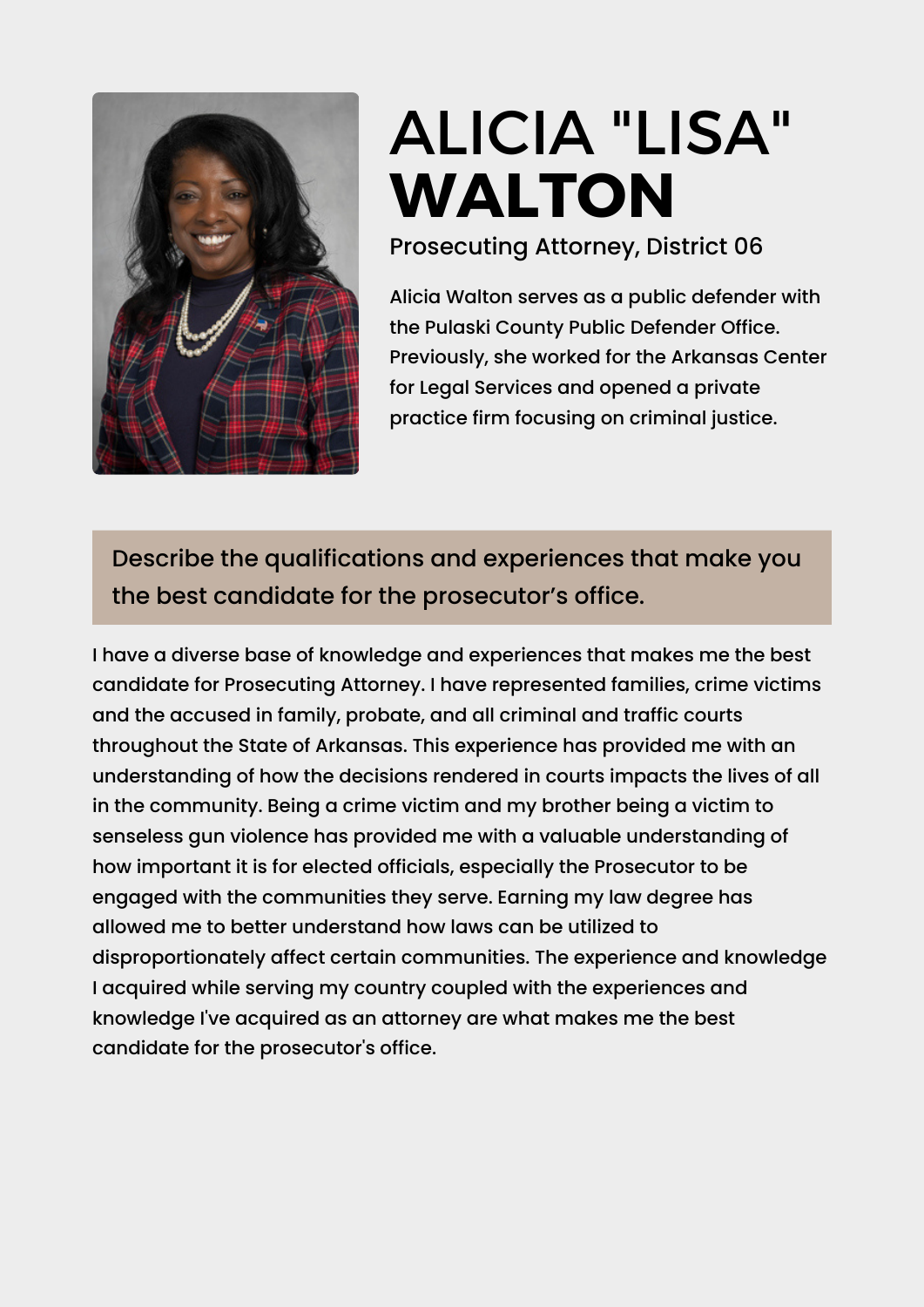## In your opinion, what is the biggest challenge facing the prosecutor's office and how do you plan to address it?

The biggest challenge facing the prosecutor's office is that of the backlog of cases resulting from the pandemic. To resolve the abundance of cases, I will institute a plan whereby all cases will be assessed to determine which cases will be resolved by utilizing our specialty courts, diversion programs and other forms of alternative sentencing. This assessment will also allow for a determination as to which cases we can resolve via negotiated pleas and which will be set for trial.

What role should money/cash bail play in pretrial release? What steps would you take to safely reduce the rate of pretrial incarceration in our county?

Money bail is to be assessed based on the factors outlined in the Arkansas Code. Money bail is to be set only in instances, such as, where the accused has a history of not appearing, has no significant contacts with the State and the charge involves violence. Over the years money bail has been utilized in a manner that has targeted those living at or below the poverty guidelines as a means to obtaining guilty pleas. Money bail has not stopped the very issue that it was thought to assist in eliminating and that is an individual failing to appear in court when required. For non-violent offenders, I would explore alternative ways in which to secure the individuals appearance. There are several alternatives being explored currently in Pulaski County, such as, texting reminders to the accused. I will work closely with the Committee to institute policies that will assist in reducing the number of failure to appear warrants being issued.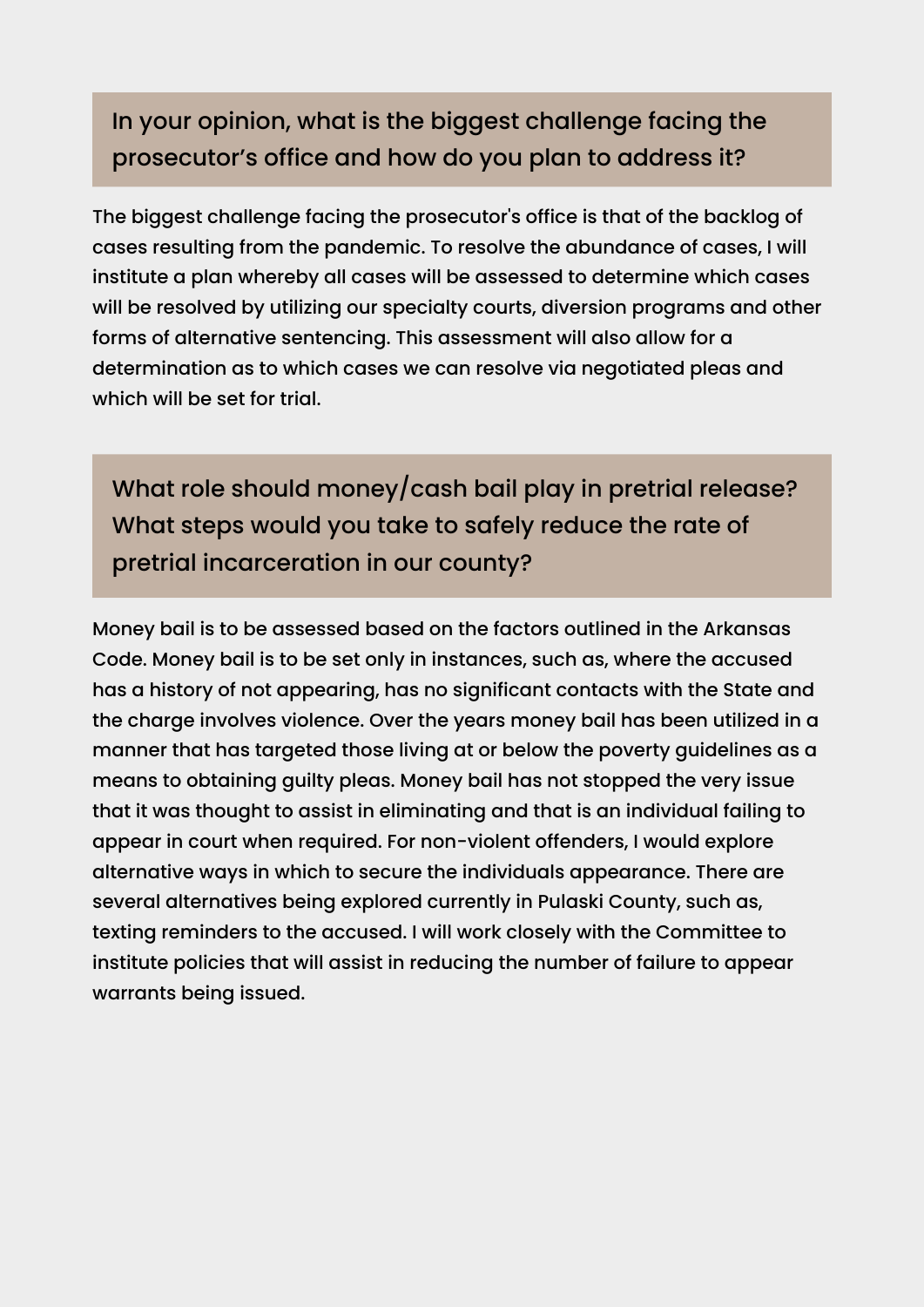## What is your attitude/approach toward negotiating plea bargain versus trial litigation in criminal cases?

Plea negotiations are a necessary part of the justice system. If all cases were to proceed to trial the system would collapse. I am in favor of negotiating pleas in cases where an agreement can be made that would adequately punish the accused for the act committed and address the injury sustained by the victim.

What do you think is the most effective way to deal with lowlevel drug offenders? What would your office policies be regarding plea bargaining in drug offense cases? Use of these individuals as criminal informants?

The most effective way to deal with low-level drug offenders is to determine if the offender would be a candidate for a diversion program, specialty court, or treatment. Plea bargains in these cases would be appropriate. I am not in favor of utilizing those who have substance abuse issues as informants. For those who are addicted to an illegal substance, rehabilitation would require one to stay away from an environment that would encourage the individual to engage with controlled substances. Acceptance into one of the programs discussed above is to provide the individual with a fresh start and to assist them in becoming clean and sober. For those who are involved in the distribution and selling of illegal substances, to become an informant would encourage them to continue with the behavior and encourage further criminal activity.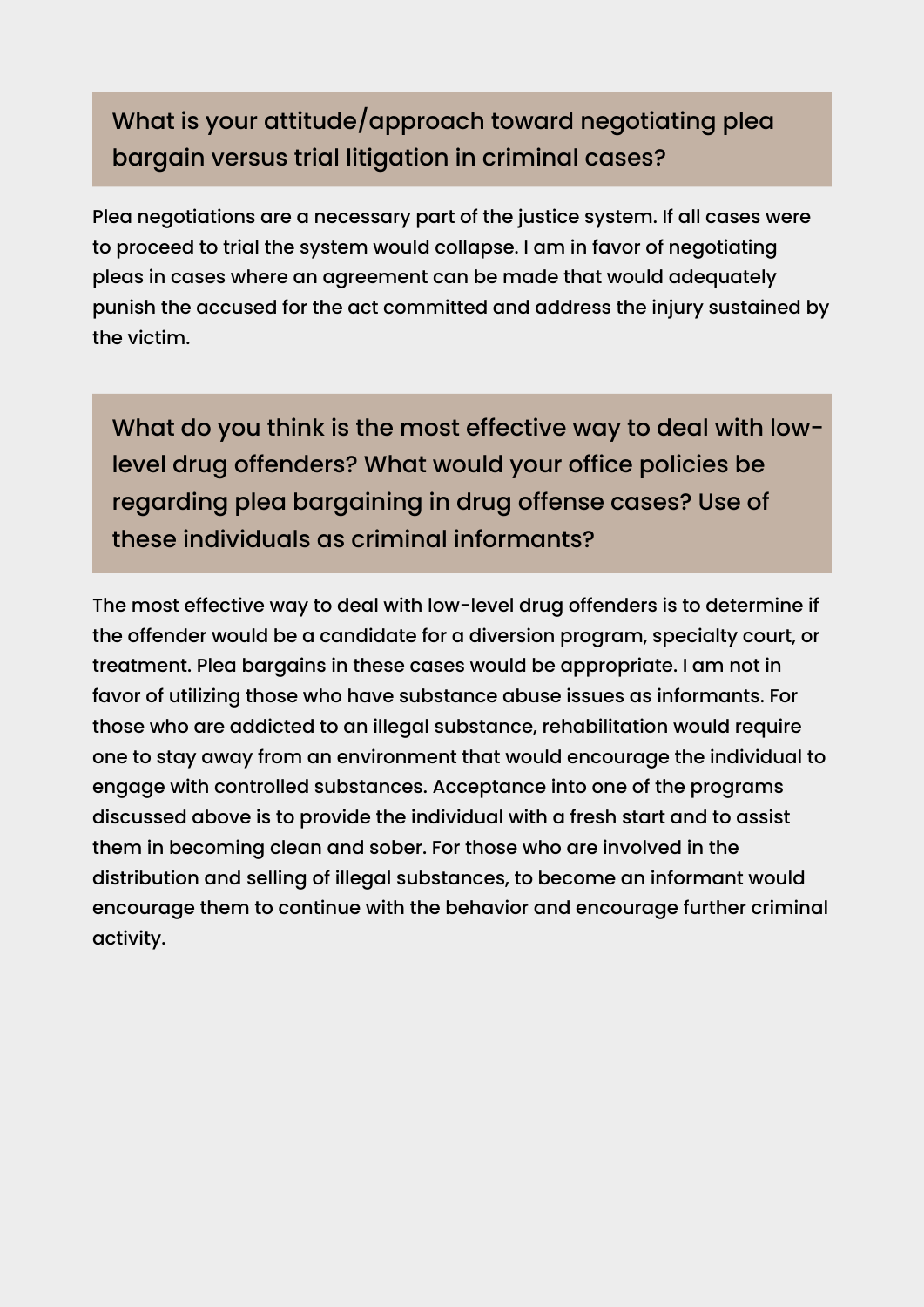Studies show racial disparities in drug law enforcement, despite the fact that white people and people of color use and sell drugs at the same rate. What would you do to minimize these disparities?

The utilization of pre-adjudication and diversion programs is key, as they will assist in preventing those arrested from becoming felons at a disproportionate rate.

What would your policy be regarding charging children in adult court? When would you use your authority to file charges in adult court and when would you pursue a case in juvenile court?

Cases involving juvenile offenders will be filed into the Juvenile Division of Circuit Court. Juvenile Judges are better equipped in determining whether there are resources that would be available to properly rehabilitate the juvenile. The only exception to this would be cases in which the juvenile is accused of committing a homicide, and those cases will be assessed on a case by case basis.

What would you do to develop a trusting relationship with the immigrant community in your county?

Community engagement is key to building a trusting relationship with our growing immigrant community. I will meet with our immigrant communities on a regular and consistent basis, as I will for all communities within Pulaski and Perry Counties to discuss their concerns regarding crime and safety. I will utilize resources to secure personnel, such as, translators and U-Visa specialist to assist in ensuring that members of the immigrant community fully understand the criminal process and their rights as victims of crime.